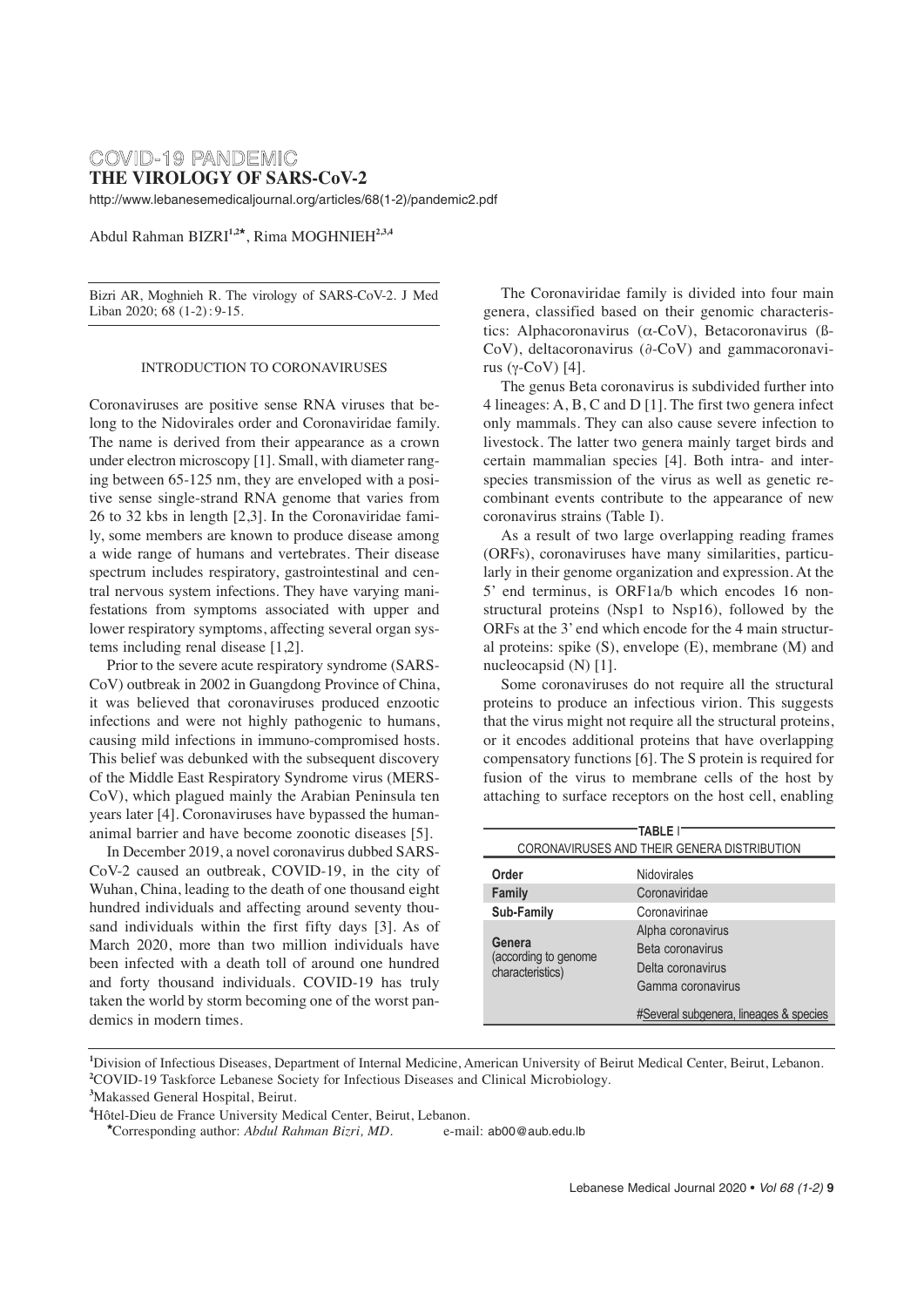infection. It was also revealed that the S protein has a role in cell-cell fusion forming large syncytia, which is another proposed mechanism of intercellular spread.

The N protein is primarily engaged in binding the RNA genome. M protein is a major protein found in and defines the envelope. It requires interaction with all other structural proteins; homotypic interactions are the driving force for envelope development but alone it is not enough for virion formation.

The E protein is the smallest among the structural proteins, yet it has an important role in viral assembly and release of the virions [5].

### HUMAN CORONAVIRUSES

There are currently seven different human coronavirus (HCoVs) belonging to the alpha and beta genera. The HCoV-229E (229E) and HCoV-NL63 (NL63) belong to the genus Alphacoronaviruses. Meanwhile HCoV-OC43 (OC43), HCoV-HKU1 (HKU1), SARS-CoV, MERS-CoV and SARS-CoV-2 belong to the genus Betacoronaviruses  $[7]$  (Table II).

229E is the prototypical virus that has a global distribution and exhibits peaks in transmission during the winter period in temperate climates. It was discovered in 1966 by a group of researchers trying to characterize agents leading to the common cold. Presenting symptoms include malaise, nasal discharge, sore throat, headache and sneezing. In around 10 to 20% of cases the patient will exhibit fever and a cough. 229E has an incubation period of 2 to 5 days preceding an illness of approximately 2 to18 days in duration [1,8].

The second HCoV is NL63 which is associated with mild respiratory illnesses in the immunocompromised as well as young children and elderly individuals [9]. It has a global distribution, an incubation period of 2-4 days and phylogenetically it is similar to HKU1. Presenting symptoms include cough, rhinorrhea, hypoxia, fever, tachypnea and croup (obstructive laryngitis) [1,10].

The Betacoronavirus genera is further subdivided into lineages, each with its own HCoV: OC43 and HKU1 (lineage A, subgenus Embecovirus), SARS-CoV (lineage B, subgenous Sarbevirus) and MERS-CoV (lineage C, subgenous Merbecovirus).

OC43 is the prototype virus for this genus. It was isolated in 1967 from a patient with the common cold. It has a global distribution and an incubation period of 2-5 days. Clinical symptoms are very similar to those of 229E, with no serological cross-reactivity. HKU1 has global distribution with a short incubation period ranging between 2-4 days. Symptoms depend on the location of the infection. In the upper respiratory tract, patients have fever, runny nose, and cough. Whereas, in the lower respiratory tract they complain of fever, dyspnea and productive cough. There is also a high association for the development of seizures and meningitis. [1,11]

SARS-CoV was first detected in the Guangdong province of China, spreading to surrounding Asian countries and several other regions, affecting a total of thirtyseven countries worldwide. Originally found in bats, it then spread to civets before eventually reaching humans. The incubation period ranges between 2 to 11 days with a fatality rate of 9.7%, reaching up to 50% in elderly patients. Initial presenting symptoms include fever and chills, headache, myalgia, and malaise to be followed by respiratory distress, cough, and dyspnea. Pathological changes in the lungs of affected individuals include epithelial proliferation, diffuse alveolar damage and increase in macrophages. The infection may involve the gastrointestinal, liver, kidney, brain and spleen causing white pulpatrophy (similar to H5N1 infection) [1,12].

MERS-CoV was initially recognized in Saudi Arabia in 2012. Transmitted from camels to humans, the infection spread throughout the Arabian Peninsula and to twentysix countries worldwide. The virus has an incubation period ranging between 2 to13 days and a mortality rate of 37%, making it one of the deadliest viruses in modern times [13]. The severity of the disease ranges from

| TABLE II                                                                                                |              |                             |                 |                  |      |  |  |
|---------------------------------------------------------------------------------------------------------|--------------|-----------------------------|-----------------|------------------|------|--|--|
| HUMAN CORONAVIRUSES AND THEIR RESPECTIVE DISEASES                                                       |              |                             |                 |                  |      |  |  |
| Genus                                                                                                   | Virus        | <b>Disease</b>              | <b>Severity</b> | <b>Mortality</b> | Year |  |  |
| Alpha                                                                                                   | $CoV-NI-63$  | Respiratory tract infection | <b>Mild</b>     | Rare             | 1965 |  |  |
| Alpha                                                                                                   | $C_0V-229F$  | Respiratory tract infection | Mild            | Rare             | 1967 |  |  |
| <b>Beta</b><br>CoV-HKU-1                                                                                |              | Respiratory tract infection | <b>Mild</b>     | Rare             | 2005 |  |  |
|                                                                                                         |              | Pneumonia                   | Moderate        | Unusual          |      |  |  |
| <b>Beta</b>                                                                                             | $C_0V$ -OC43 | Respiratory tract infection | Mild            | Rare             | 2004 |  |  |
| <b>Beta</b>                                                                                             | SARS-CoV     | Acute respiratory syndrome  | Severe          | 10%              | 2002 |  |  |
| <b>Beta</b>                                                                                             | MERS-CoV     | Acute respiratory syndrome  | Severe          | 37%              | 2012 |  |  |
| <b>Beta</b>                                                                                             | SARS-CoV-2   | Acute respiratory infection | Severe          | $-2\%$           | 2019 |  |  |
| *Modified from Loeffelholza, M.J.; Tang, Y.W. Emerging Microbes & Infections. 17 March 2020, VOL.9 [39] |              |                             |                 |                  |      |  |  |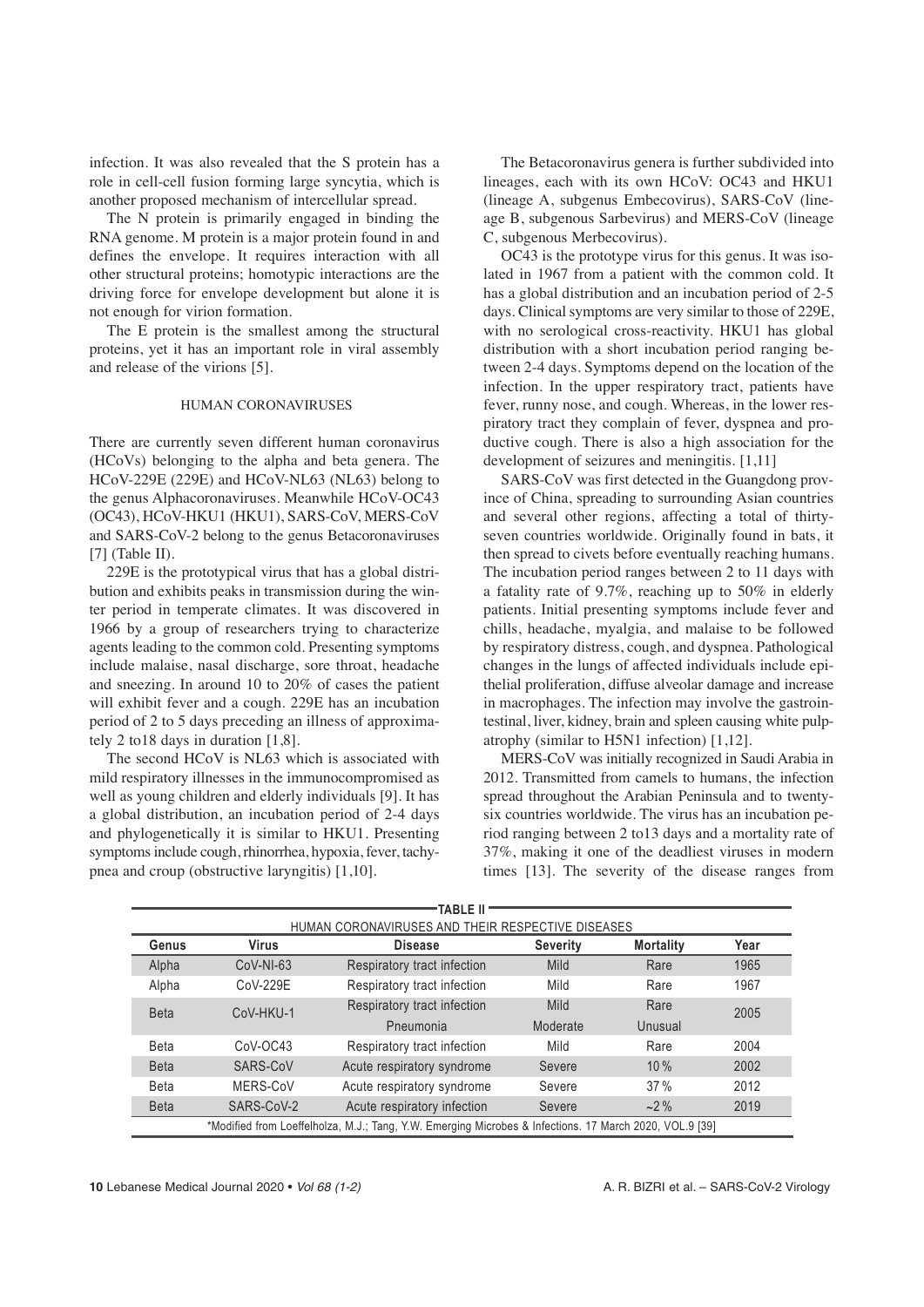asymptomatic or mild infection to difficulty in breathing and respiratory distress, severe pneumonia, septic shock and renal impairment and even death. The illness usually starts with cough, sore throat, fever, myalgias and arthralgias. It then rapidly develops to dyspnea and pneumonia. Gastrointestinal involvement is seen in around one third of patients manifesting with vomiting and diarrhea [1,14].

### SARS-CoV-2 BEGINNINGS

Unexplained number of patients with pneumonia appeared in Wuhan, Hubei Province, China, in December 2015 [15]. Applying sequence analysis technique, the causative agent for these pneumonias turned out to be a new coronavirus (CoV) named then 2019-nCoV [16]. Later by February 11, the World Health Organization (WHO) named this novel viral entity "Coronavirus Disease-2019 (COVID-19)" [17]. Meanwhile, the International Committee on Taxonomy of Viruses named it SARS-CoV-2 [18]. Both nomenclatures avoided linking this virus to any specific geographic location, city, country or ethnic group, avoiding any unnecessary stigma or future discrimination. The source of the novel virus remains unclear. A recent phylo-epidemiological analysis hints that the virus, that circulated at Huanan Seafood Market, might have been introduced from other places [19]. The possibility that at least two different strains of SARS-CoV-2 had occurred before the official recognition of COVID-19 adds further to the confusion about its origin [20].

### SARS-CoV-2 IDENTIFICATION, CLASSIFICATION & GENOME ORGANIZATION

The first recognition of the SARS-CoV-2 virus was from an infected individual in Wuhan Province on December 30, 2019. The virus was identified from bronchoalveolar lavage (BAL) of the patient [16]. It was classified as a member of the ß-CoVs through sequencing and evolutionary tree analysis [16,21]. Both MERS-CoV and SARS-CoV are also members of ß-CoVs [22].

The SARS-CoV-2 has a genome sequence identity of 79.5% and 50% with both SARS-CoV and MERS-CoV, respectively [16,21,23]. Based on the similarities in sequence identity between the SARS-CoV-2 and the SARS-CoV (94.6%) and with that of other betacoronaviruses (less than 90%), experts suggested that SARS-CoV-2 can be placed in the lineage B of CoVs [16,24]. (Figure-1)

The genome of SARS-CoV-2 is 29.9 kb in size, similar to other betacoronavirus [25]. Like all coronaviruses it has a nucleocapsid made of genomic RNA and N protein. The N protein is hidden within phospholipid layers and concealed by two different classes of spike proteins. The first is the S protein, a glycoprotein trimmer unanimously present in CoVs. The second is the hemagglutinin-esterase (HE) which forms a discrete inner border of short peplomers only found in certain group II CoVs (OC43, bovine CoV). Both the M protein and the E protein are situated amid the S proteins in the viral envelope. The gene order of SARS-CoV-2 is as follows: (5') replicase ORF1ab –  $S - E - M - N$  (3'). SARS-CoV-2,



**Figure 1.** SARS-CoV-2 virion

**\***From Jin Y, Yang H, Ji W et al. Virology, epidemiology, pathogenesis, and control of COVID-19. Viruses 2020; 12 (4): 372. [40].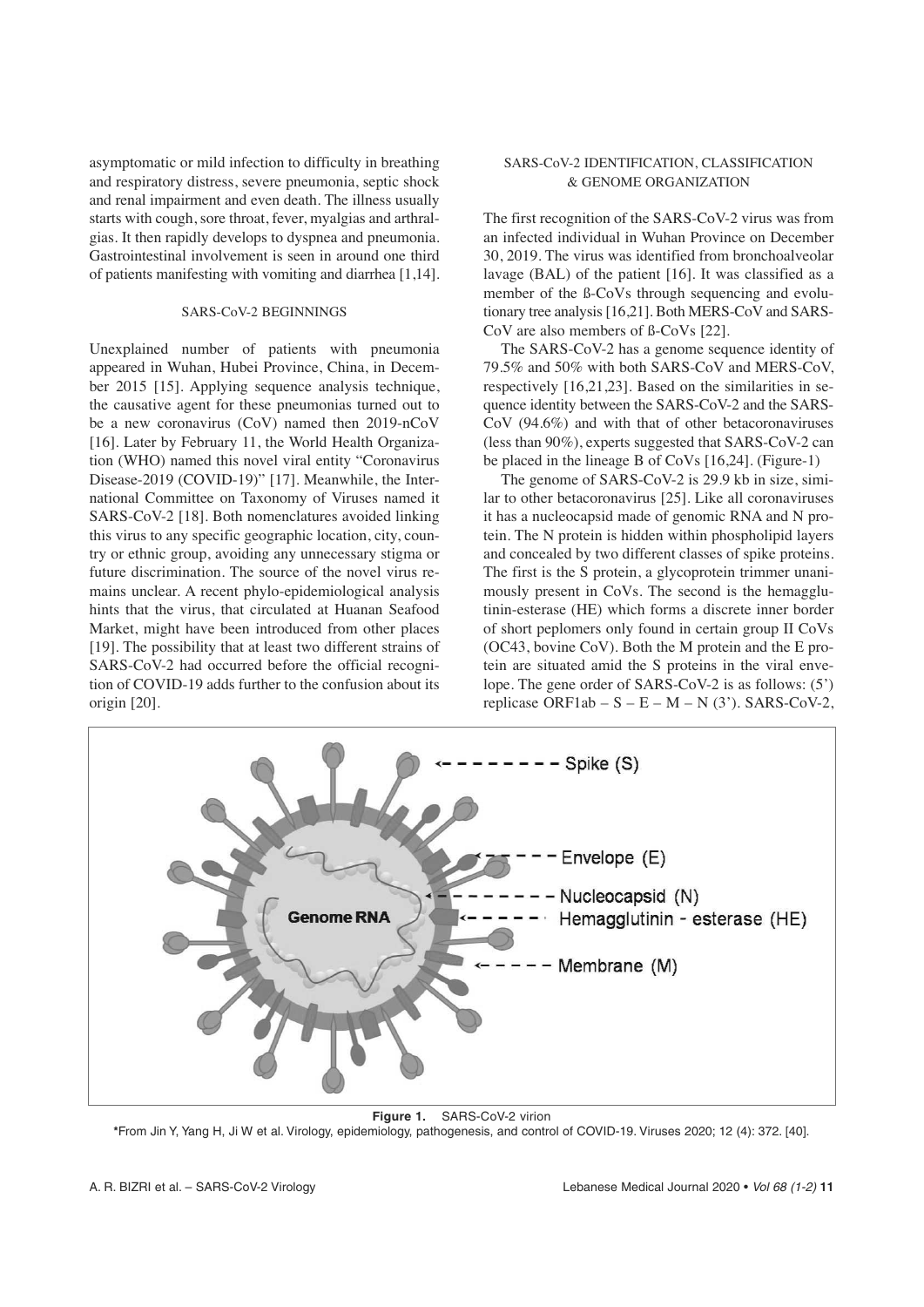encodes for an ORF8 gene situated between the M and N ORF genes, a characteristic similar to SARS-CoV [24]. (Figure-2)

### SARS-COV-2 PHYSICAL & CHEMICAL PROPERTIES

The viral particle appears as round or oval and has a dameter of 60-100 nm. It can be deactivated by heating for 30 min at 56 °C or by ultraviolet light. It is susceptible to most disinfectants including 75% ethanol, diethyl ether, peracetic acid, chlorine, and chloroform [26]. Viral stability depends on the nature of surfaces, where it is believed to be more stable on stainless steel and plastic than on cardboard and copper where viable viruses were detected up to 3 days. SARS-CoV has a shorter half-life than SARS-CoV-2 on cardboard. However, both viruses had long viability on plastic and stainless steel [27].

#### SARS-COV-2 LIFECYCLE

The virus gains entry to human cells via angiotensinconverting enzyme 2 (ACE2) receptors. These type I membrane proteins are mainly associated with cardiovascular diseases and also present in lung, intestine, kidney, liver and brain tissues [21,28]. ACE2 offers a binding site for the S proteins leading to cleavage of angiotensin (Ang) I to yield Ang-(1-9) [29]. The S proteins go through significant structural reorganization to be able to fuse the virus with human host cell membrane. The S1 subunit binds with a host-cell receptor initiating fusion through destabilizing the prefusion trimer. This process results in the shedding of the S1 subunit and transition of the S2 subunit to an extremely stable postfusion adaptable conformation [30]. To be capable of engaging receptors on host-cells, S1 receptorbinding domain (RBD) undertakes hinge-like adaptive conformational movements that momentarily expose or hide receptor binding determinants [31]. Analyzing the RBD domain of the S protein in SARS-CoV-2 revealed through structural, physical and biological evidence that SARS-CoV-2 S protein probably binds to human ACE2 with 10-20 times higher affinity than SARS-CoV [32]. (Figure 3)

# SARS-COV-2 EVOLUTION & ECOLOGY

All human CoVs are possibly zoonotic in origin and their most likely hosts in nature are bats [33]. During the SARS pandemic early signs suggesting a zoonotic source were civets being pointed out as the natural reservoirs for human infection [34]. The discovery of SARS-like CoVs isolated from various bat species in China indicated that the Chinese horseshoe bats can be the natural host of the SARS-CoV [35,36]. In the case of SARS-CoV-2, the high sequence identity to certain bat CoVs such as Bat-CoV RaTG13 (96.2% nt identity to SARS-CoV-2), pinpoints towards a potential bat origin [24,35]. Since bats habitats are ordinarily found in distant places far from human habitats, any CoV virus must have another intermediary animal host in order to infect humans. The bat SARS like-CoVs cannot directly affect humans without undergoing certain mutations or recombination in another animal host [34]. It is well known that the animal host for MERS-CoV is the camel, while civet cats are the natural hosts of SARS-CoV prior to being transmitted to humans. The intermediate animal host for the SARS-CoV-2 is not fully identified. However, SARS-CoV-2 and pangolin origin CoVs share 99% sequence identity suggesting that the former may have a pangolin origin [37]. (Figure 4)

### SARS-CoV-2 GENOMIC VARIATION

Evaluating early COVID-19 patients, the ten genomic sequences obtained revealed extreme similarities reaching up to 99.8%. This implies that little or no variation has taken place [21,23]. However, since the virus uses RNA polymerase for replication, several copies are expected to be produced. This was supported by a study showing that around 120 substitution sites were uniformly spread over eight coding regions, without any obvious recombination episodes [19].

Meanwhile, Tang et al. in their report revealed that SARS-CoV-2 evolved into two major types. After evaluating and analyzing 103 genomes they concluded that as a result of selective pressure two main types L and S, that differ in their ability to spread and severity of illness, can be identified. L type can be more aggressive and spread faster than the S type [38].



**Figure 2.** ß-coronavirus genome

**\***From Jin Y, Yang H, Ji W et al. Virology, epidemiology, pathogenesis, and control of COVID-19. Viruses 2020; 12 (4): 372. [40].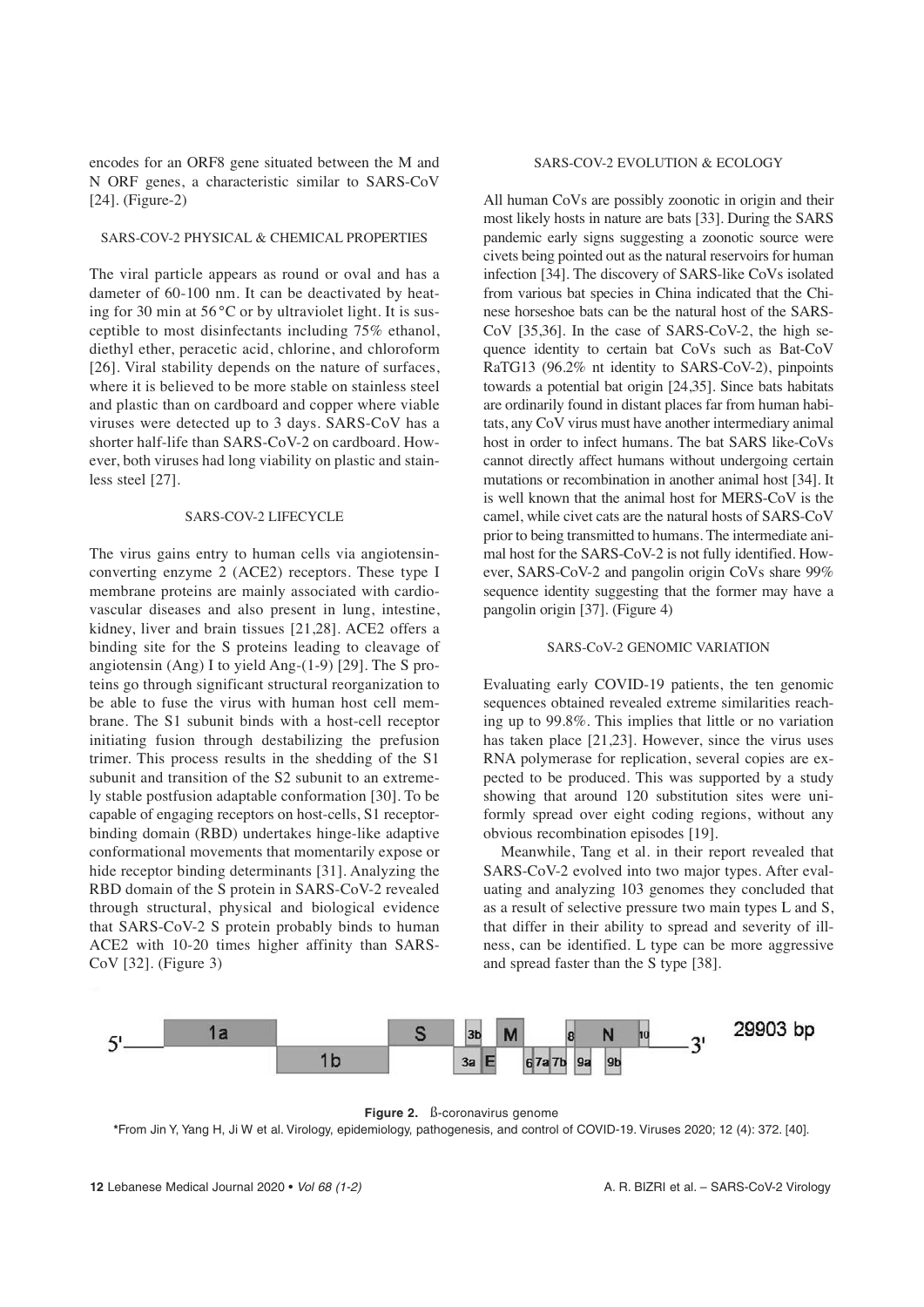

**Figure 3.** Life cycle of SARS-CoV-2

**\***Shereen MA, Khan S, Kazmi A, Bashir N, Siddique R. COVID-19 infection: Origin, transmission, and characteristics of human coronaviruses. J Adv Res. 2020 Mar 16; 24: 91-98. [3]



**Figure 4.** Reservoir and mode of transmission of SARS-CoV-2 **\***From Shereen MA, Khan S, Kazmi A, Bashir N, Siddique R. COVID-19 infection: Origin, transmission, and characteristics of human coronaviruses. J Adv Res. 2020 Mar 16; 24: 91-98. [3]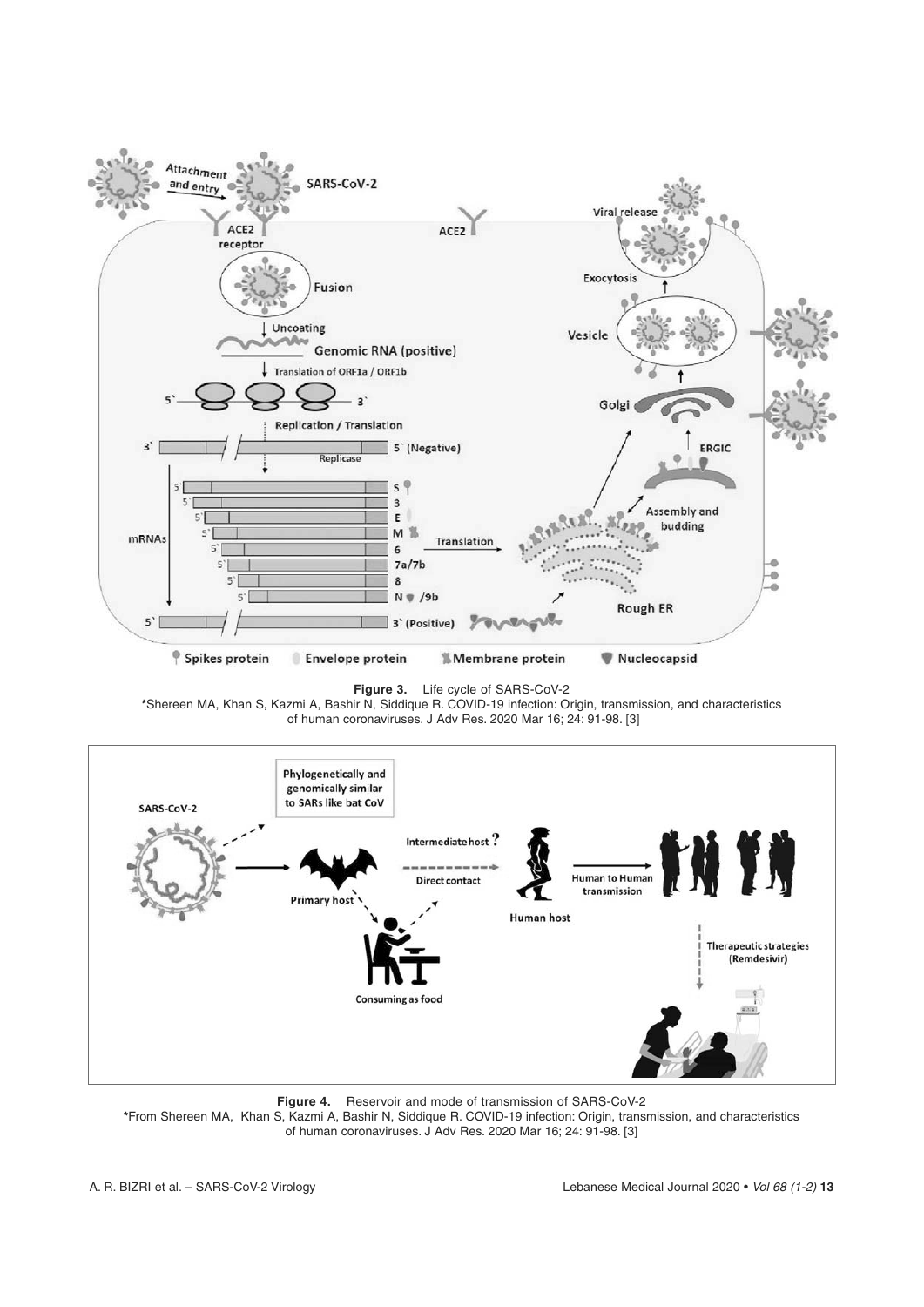# CLINICAL & PUBLIC HEALTH SIGNIFICANCE OF HCoVs

### **Endemic HCoVs**

In regions with temperate climates, endemic HCoVs demonstrate a winter seasonality.

Only HCoV-229E has been reported to cause sporadic disease all through the year. Endemic HCoVs are maintained in the human population and have a global distribution [39]. (Table III)

| TABLE III<br>ENDEMIC AND EPIDEMIC HCoVs |                       |  |  |
|-----------------------------------------|-----------------------|--|--|
| <b>Endemic HCoVs</b>                    | <b>Epidemic HCoVs</b> |  |  |
| $HCoV-229F$                             | SARS-CoV              |  |  |
| HCoV-NL63                               | MERS-CoV              |  |  |
| HCoV-OC43                               | SARS-CoV-2            |  |  |
| HCoV-HKU1                               |                       |  |  |

### **Epidemic HCoVs**

The SARS-CoV and MERS-CoV epidemics were caused in part by super-spreading events, where some humans have directly affected a disproportionately big number of individuals. On the other hand, the COVID-19 (SARS-CoV-2) outbreak started in a crowded fish market that sells exotic animals as well.

The SARS-CoV epidemic ended in 2003, less than one year from the date when the first case was reported. Meanwhile the MERS-CoV epidemic continued to be reported for more than seven years following the detection of the first case in Saudi Arabia. The natural reservoirs that maintain SARS-CoV and MERS-CoV are zoonotic. It is believed that SARS-CoV-2 has an animal reservoir but its distribution among various mammalian species is unknown. The role of pets and farm animals in the epidemiologic cycle of SARS-CoV-2 is not fully clear. Their ACE2 receptors share similarity with ACE2 human receptors [39]. On April 22 of this year, the Center for Disease Control and Surveillance declared that the National Veterinary Services Laboratories reported SARS-CoV-2 infection in two domestic cats. However, there is no clear evidence confirming cat to human transmission. (Table-III)

#### **CONCLUSION**

SARS-CoV-2 is the viral agent of the current COVID-19 pandemic. It is the  $7<sup>th</sup>$  identified HCoV associated with respiratory infectious diseases and the 3<sup>rd</sup> HCoV associated with epidemics following SARS-CoV and MERS-CoV. Believed to have originated from BatCoV due to 96.2% genomic resemblance, intermediate host of SARS-

CoV-2 is not clearly identified yet. It replicates efficiently in human cells gaining entry through ACE2 receptors virtually found in all organ systems. Its linear genome structure shares more similarities with SARS-CoV than MERS-CoV. Individuals with asymptomatic infection can spread the viral illness. It has affected more individuals than SARS-CoV or MERS-CoV but seems to be associated with less case fatality rate.

#### **REFERENCES**

- 1. Su S, Wong G, Shi W et al. Epidemiology, genetic recombination, and pathogenesis of coronaviruses. Trends Microbiol 2016 Jun: 24 (6): 490-502.
- 2. Shi Z, Guo D, Rottier PJM. Coronavirus: epidemiology, genome replication and the interactions with their hosts. Virol. Sin. 2016; 31: 1-2.
- 3. Shereen MA, Khan S, Kazmi A, Bashir N, Siddique R. COVID-19 infection: Origin, transmission, and characteristics of human coronaviruses. J Adv Res. 2020 Mar 16; 24: 91-98.
- 4. Cui J, Li F, Shi, Z. Origin and evolution of pathogenic coronaviruses. Nat Rev Microbiol. 2019; 17: 181-192.
- 5. Schoeman D, Fielding B. Coronavirus envelope protein: current knowledge. Virology Journal 2019; 16: 69.
- 6. Netland J, DeDiego ML, Zhao J et al. Immunization with an attenuated severe acute respiratory syndrome coronavirus deleted in E protein protects against lethal respiratory disease.Virology 2010; 399 (1):120-128.
- 7. Kin N, Miszczak F, Lin W, Gouilh MA, Vabret A, EPI-COREM Consortium. Genomic analysis of 15 human coronaviruses OC43 (HCoV-OC43s) circulating in France from 2001 to 2013 reveals a high intraspecific diversity with new recombinant genotypes. Viruses 2015; 7: 2358- 2377.
- 8. Tyrrell DA, Cohenand S, Schilarb JE. Signs and symptoms in common colds. Epidem. Infect. 1993; 111: 143- 156.
- 9. van der Hoek L, Pyrc K, Berkhout B. Human coronavirus NL63, a new respiratory virus. FEMS Microbiol. Rev. 2006; 30: 760-773.
- 10. Abdul-Rasool S, Fielding BC. Understanding human coronavirus HCoV-NL63. Open Virol. J. 2010; 4: 76-84.
- 11. McIntosh K, Dees JH, Becker WB, Kapikian AZ, Chanock RM. Recovery in tracheal organ cultures of novel viruses from patients with respiratory disease. Proc. Natl. Acad. Sci. U.S.A. 1967; 57: 933-940.
- 12. Woo PC, Lau SK, Yip CC, Huang Y, Yuen KY. More and more coronaviruses: human coronavirus HKU1. Viruses. 2009; 1: 57-71.
- 13. Zumla A, Hui DS, Perlman S. Middle East respiratory syndrome. Lancet 2015; 386: 995-1007.
- 14. Drosten C, Seilmaier M, Corman VM et al, Clinical features and virological analysis of a case of Middle East respiratory syndrome coronavirus infection. Lancet. Infect. Dis. 2013; 13: 745-751.
- 15. Li Q, Guan X, Wu P et al. Early transmission dynamics in Wuhan, China, of novel Coronavirus-infected pneumonia. N. Engl. J. Med. 2020; 382: 1199-1207.
- 16. Zhu N, Zhang D, Wang W et al. A novel Coronavirus from patients with pneumonia in China, 2019. N. Engl. J. Med. 2020: 382:727-733.

**14** Lebanese Medical Journal 2020 • Vol 68 (1-2) A. R. BIZRI et al. – SARS-CoV-2 Virology